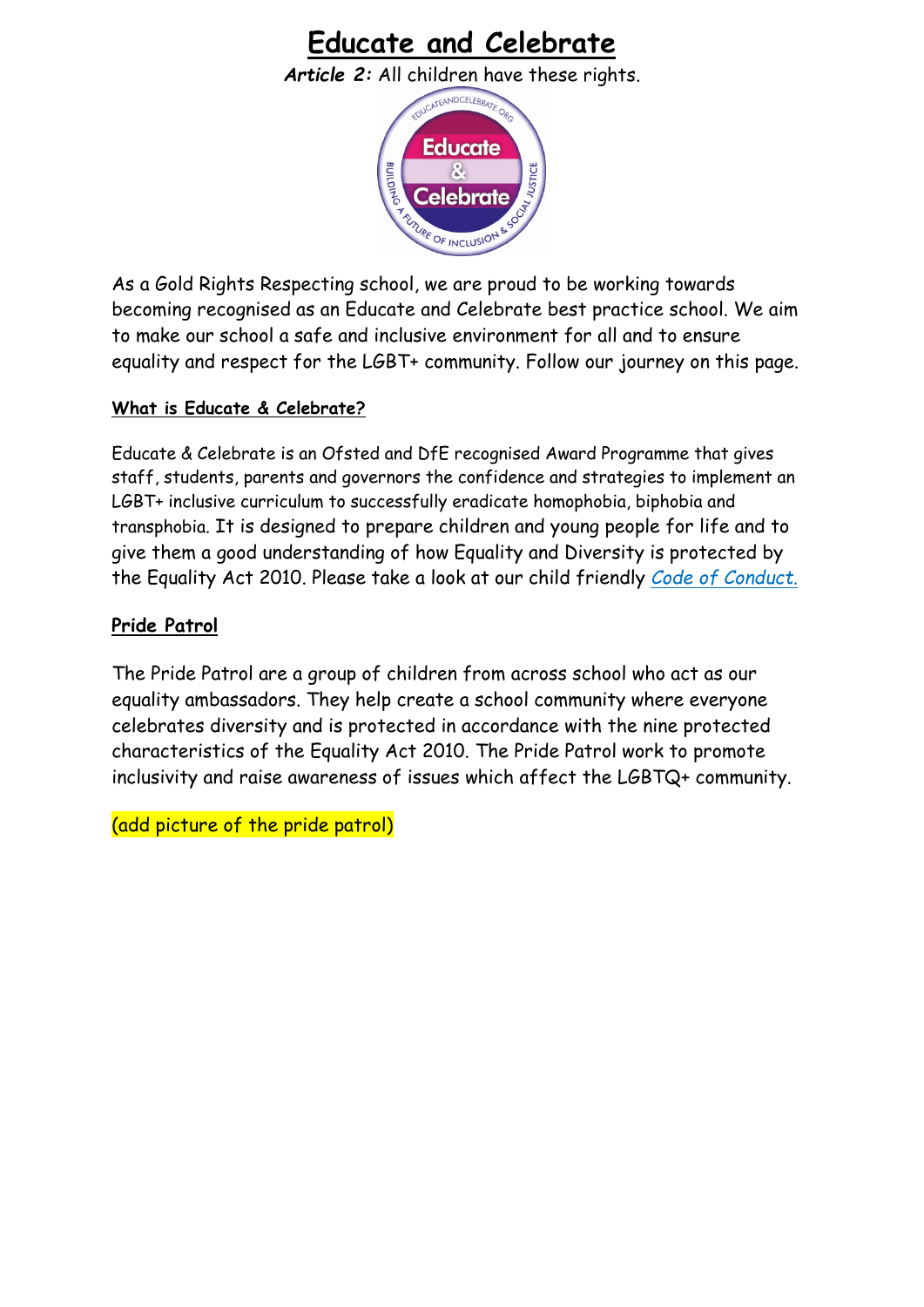## **Our Journey**

#### **Anti-Bullying Week November 2021**



As part of anti-bullying week we explored the Educate and Celebrate Code of Conduct and the protected characteristics. Each class was allocated with one of the protected characteristics and asked create a design or image that would represent the given characteristic in a child friendly way. These designs contributes towards our whole school, child friendly Code of Conduct created by the children. This is displayed in the main reception, in classes and around school.

(add link to the code of conduct)

### **LGBTQ+ History Month February 2022**



LGBT+ History Month is an annual event intended to celebrate and spread awareness of the LGBTQ+ community's numerous contributions throughout history. In the UK, LGBT+ History Month is held in February. As part of our Pride Inclusion Award, we found out more about the LGBTQ+ community and how to spread awareness. Pride events are an opportunity to celebrate the diversity and gender differences in our world, promoting equal rights for all. The events are also a celebration of how far equal rights have come and how LGBTQ+ people are viewed in society. The theme this year is Politics in Art. Children across school used a range of picture books throughout LGBTQ+ History Month.